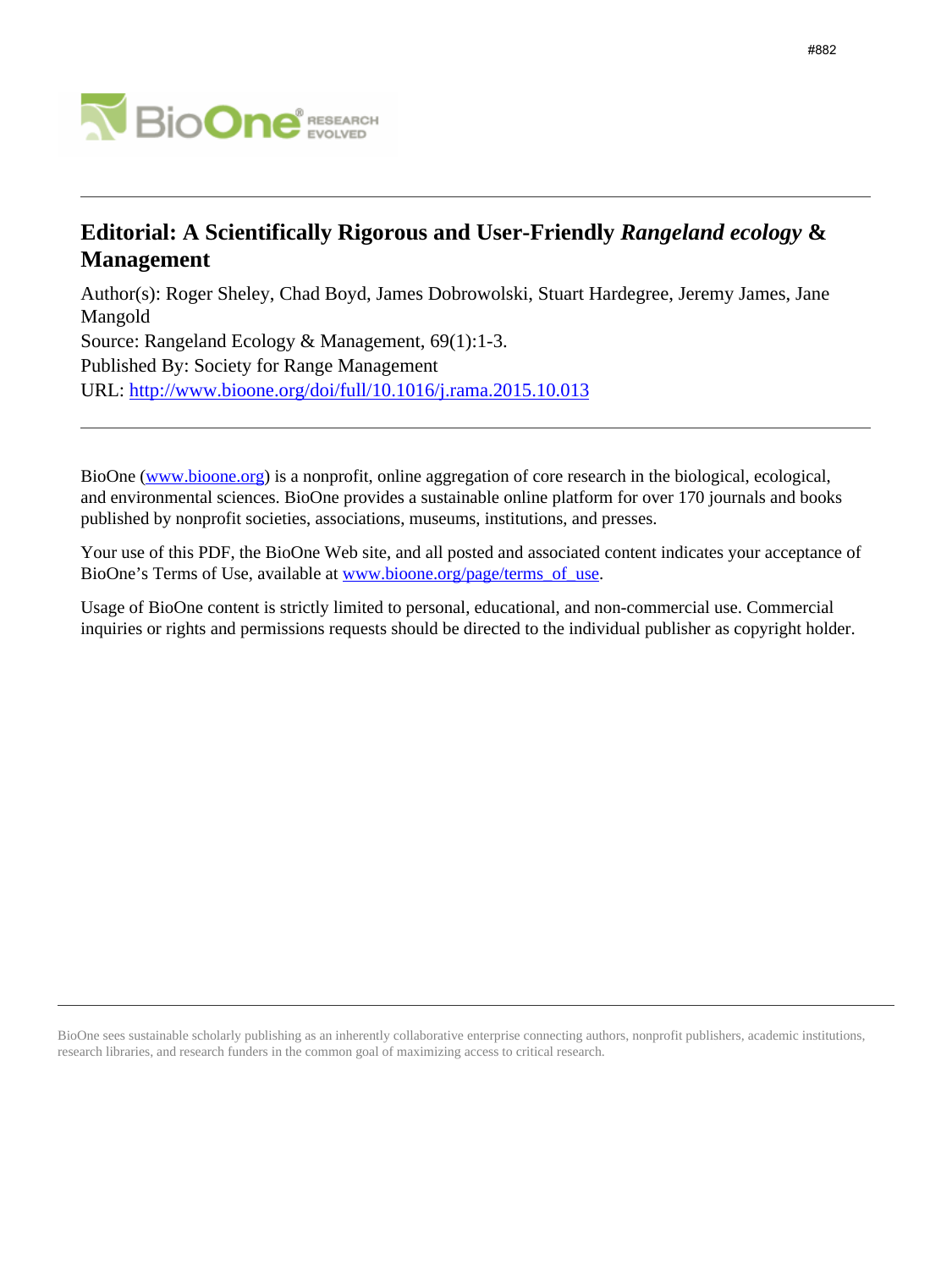

Rangeland Ecology & Management

journal homepage: http://www.elsevier.com/locate/rama



## Editorial: A Scientifically Rigorous and User-Friendly Rangeland Ecology & Management☆



Rangeland Ecology & Management (REM) is the premier journal for communication of science-based knowledge and for fostering both innovation and rigor in our stewardship of the world's rangelands. REM is critical to the mission of the Society for Range Management and has had increasing scientific impact and management relevance in recent years. We identified several new goals for REM to maintain momentum for continued improvements in both the scientific quality and professional value of the journal into the future. Through discussions with REM and non-REM authors, current and new editorial staff, and others, three new initiatives have been identified. First, the position of Associate Editor (AE) has been strengthened to provide a more active role in managing a respectful and constructive discussion between blind reviewers and authors. The review will continue to promote the highest possible scientific rigor but will also provide targeted assistance in manuscript development to maximize potential contributions to the literature. Second, we propose to revise and extend guidelines for authors, AEs, and reviewers to reduce uncertainty in the format and level of scientific rigor expected for different types of manuscripts and to ensure that authors can expect consistent outcomes from similar submissions. The third emphasis area is to encourage and expand official recognition of those authors, AEs, and reviewers who make exceptional contributions to rangeland ecology and management through scientific rigor and impact, as well as the facilitation and mentoring of effective communication of science through the editorial and review process.

Rangelands, including arid, semiarid, and dry-subhumid ecosystems, cover nearly one-half of the earth's land surface and provide lifesustaining goods and services to one-third of the global population [\(Millennium Ecosystem Assessment, 2005\)](#page-3-0). Rangelands store about 45% of the global terrestrial carbon, provide critical wildlife habitat worldwide, and encompass a third of the global diversity hotspots [\(Allen-Diaz et al., 1996; Myers et al., 2000\)](#page-3-0). Low and variable rainfall combined with often infertile soil make the world's rangelands highly susceptible to degradation, invasion, and global climate change [\(Millennium Ecosystem Assessment, 2005](#page-3-0)). The mission of REM is to foster innovation and communication of science-based knowledge aimed at promoting sustainable stewardship of the world's rangelands. The content of our journal both defines and reflects our professional accomplishments, and success of the journal is directly linked to the contributions of our profession to society. REM's contribution and impact to science and management has improved significantly in the past 12 years, and the journal's impact factor has been consistent or slightly increased over the past few decades as a result of citations in other highly respected journals of ecology and resource management.

Publication of REM is critical to the mission of the Society for Range Management. We should be very proud of the contribution it has made to the general society by advancing rangeland science and management. This contribution is an extension of the innovative thinking, novel research, and profound ideas of authors who contribute to REM. Authors are the essential core of REM, and future operational procedures will focus on making the entire publication process more timely, useful, and constructive for them. Over the next few years, the editorial board will be working to continue to streamline the process of conveying authors' important work to end users. To that end, REM has teamed with Elsevier, a world-class publishing company. Elsevier and our editorial board are dedicated to working with authors and reviewers to improve the review process and help make each manuscript the best possible presentation of concepts, ideas, and applied research. Overall, we hope to improve the experience and value to authors, reviewers and readers when working with REM.

With the help of authors, our editorial board, and reviewers, REM will continue to be the premier mechanism for communication among rangeland scientists and managers well into the future. Periodically, it is worthwhile to assess opportunities for improving the refereed peer review process and adjust the system to encourage authors to submit their highest-quality manuscripts to REM. Over the past few months, the SRM editorial board has been actively identifying opportunities for improvement and methods that might foster a more user-friendly process and higher-quality product at publication. The objectives of this editorial are to 1) solidify the case for publishing in REM, 2) set goals for the future operations of the refereed peer review process, 3) clarify the kinds of manuscripts that are desirable in REM and provide some guidelines for their assessment, and 4) discuss new methods for recognizing key participants for their outstanding contributions in the form of manuscripts and the refereed peer review process.

## Why Publish in REM?

Most authors want their research and ideas to have the highest possible impact, and the "impact factor" represents a portion of REM's importance to society ([Falagas and Alexiou, 2008\)](#page-3-0). "Impact factor" is the average number of times each article is cited after publication during the past 2 years. REM has gradually and slightly increased its "impact factor" over the past decade. Complementing REM's "impact factor" is the fact that it is read worldwide by practitioners, managers, and policy makers interested in using the most up-to-date knowledge in their decision-making process. REM is often cited in the development of Environment Assessments and Environmental Impact Statements, as well as used in regulatory determinations associated with rangeland management. Because of its worldwide readership and the value to

<sup>☆</sup> The USDA is an equal opportunity provider and employer.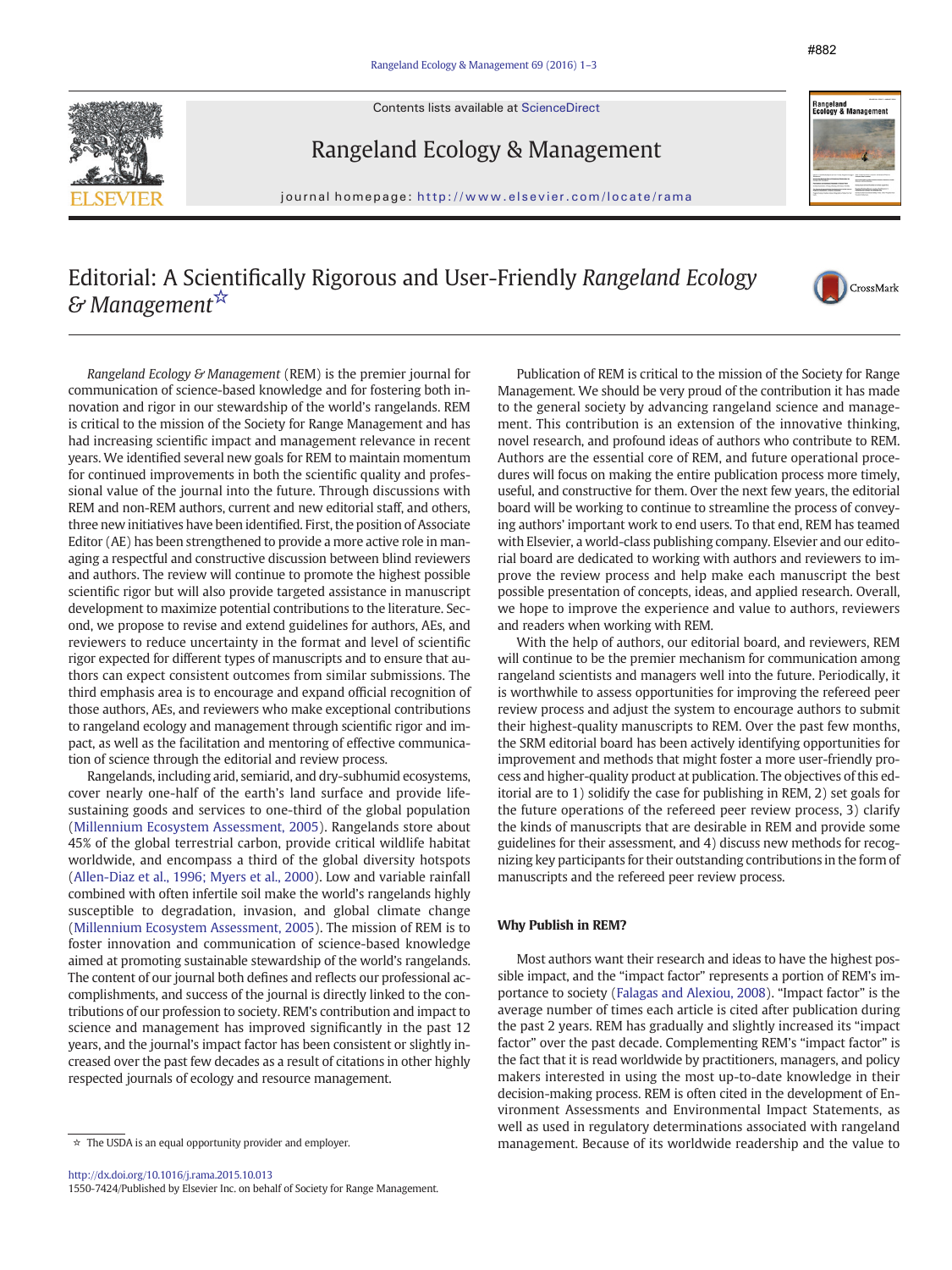readers who use the material to make decisions, the importance of publishing in REM transcends its "impact factor."

### REM Goals

We have identified multiple goals that provide targets for REM to maintain a scientifically rigorous and user-friendly journal. They include enhancing the scientific quality and journal impact; fostering a positive author experience; and expanding and broadening authorship and readership. These goals are highly interconnected, and a plan cannot categorically address each goal individually, so we will describe three key initiatives that REM will pursue going forward. Designing and implementing activities aimed at reaching these general goals will be a continuous and iterative process.

## Operational Plans for REM

The basis for achieving our goals is to produce the highest-quality scientific journal that represents our profession well and documents the advances it makes to rangelands and society. A primary consideration of our plan is to increase the authors' level of their interaction with the AEs who moderate and direct the interaction between authors and reviewers. In most cases, the Editor-in-Chief (EIC) will conduct an initial review of each manuscript to assess the general degree to which each manuscript fits the scope of the journal, appears relevant to the literature and/or managers, and has used a scientifically sound experimental design. Papers found to be unsuitable for REM or that contain significant and obvious flaws in presentation, format, or scientific rigor will be returned to the authors as soon as possible with a clear indication of potential areas of concern. Authors will be encouraged to contact the EIC to discuss any concerns and evaluate the best course for potential resubmission and review.

Manuscripts that pass the initial EIC review will be forwarded to the AE most knowledgeable in the subject matter. REM has an international editorial board that represents the general diversity of disciplines that frequently publish in our journal. AEs will be expected to take an active role in the review of manuscripts in addition to acting as an impartial referee between blind reviewers and authors. AE and reviewer guidance will emphasize assisting the author in producing the most relevant and meaningful contribution to the literature. It is imperative that each review be rigorous and entirely constructive. AEs are responsible for managing the review of the author's manuscript, but they are equally responsible for evaluating the rigor and relevance of reviewer comments. Additional guidance will be developed to inform AE expectations for the review process and to expand the AE toolbox for making recommendations for acceptance or rejection, but especially for assisting the author in the revision process.

An important aspect of the review process is to work toward consistency in the expectations for new manuscript submissions. We have drafted new guidelines describing the type of manuscripts that REM intends to publish and the scientific rigor required for publication. It is our intention to be broad in scope, geographic range, and types of manuscripts that are published.

#### Types of Manuscripts Considered by REM

Rangelands are complex functioning ecosystems, and REM will continue to publish manuscripts relevant to a wide range of biological, ecological, and geophysical disciplines. Rangeland management involves integrating diverse knowledge from multiple sources into effective strategies that influence the trajectory of dynamic ecosystems. REM is dedicated to publishing high-quality manuscripts that advance our knowledge within discrete disciplines, but our journal is also a unique venue for highly integrated, interdisciplinary research in subject matter areas of applied ecology, restoration, invasive plant management, socioeconomics, and policy. REM will also strive to be the leader in publishing timely manuscripts on rapidly emerging topics critical to rangeland science and management.

#### Synthesis Papers

The purpose of synthesis papers is to make insightful connections among linked research that lead to the development of new perspectives or theories relevant to rangeland ecosystems and their management. Authors should strive to identify the problem, describe the relevance and breadth of the issue, and review the pertinent literature in a logical progression toward the development of a new perspective or theory. Synthesis papers that attempt to develop a theory into a principle for management are also welcome. REM encourages submission of papers on high-profile and emerging topics relevant to contemporary rangeland ecology and management.

## Forum Papers

Well-developed ideas aimed at stimulating debate pertinent to rangeland science and management are welcome. They should be relatively short contributions offering conceptual advances, policy advice, or identification of gaps in knowledge. Forum papers must be based on scientific knowledge and logically/systematically flow from a problem statement to a proposed solution. Topics must be highly relevant and broadly applicable to a large and variable audience.

## Hypothesis Testing Studies

REM publishes original articles reporting cutting-edge ecological research of broad relevance that has clear implications for conservation or direct application to the management of natural rangeland systems. These studies must include 1) a sound literature review leading to well-developed and meaningful hypotheses, 2) an experimental design that appropriately tests those hypotheses and has enough statistical power to detect differences at biologically important levels, 3) an unbiased presentation of the results, and 4) a discussion that connects the results to the hypotheses, shows how the topic has been advanced, and relates the advancement back to the literature outlined in the introduction. Implications for conservation and management must be clearly described.

## Growth Chamber/Laboratory/Greenhouse Studies

Growth chamber, laboratory, and greenhouse studies are publishable in REM if they elucidate specific ecological or physiological processes that cannot be addressed with field experimentation. Controlled environment studies that test novel ecological theories, provide insight into more complex field processes, or stimulate a new direction for additional field application are also valuable. Studies should be sufficiently replicated to possess enough statistical power to make solid preliminary tests and conclusions, and inferences should be limited to those justified by the experimental design.

#### Observational Papers

Hypothesis generation and predictive modeling are considered appropriate for publication in REM. Observational and modeling studies must address major ecological issues that have implications for future rangeland management within or across major ecological systems. These are data-driven manuscripts that carefully integrate current literature with large datasets gathered across space and time to yield powerful analytics and consistent responses. Hypothesis-generating studies must avoid terminology that suggests cause and effect and should instead focus on developing important novel hypotheses about rangeland ecosystems. Predictive models should include consideration of the probabilistic nature of rangeland response to management